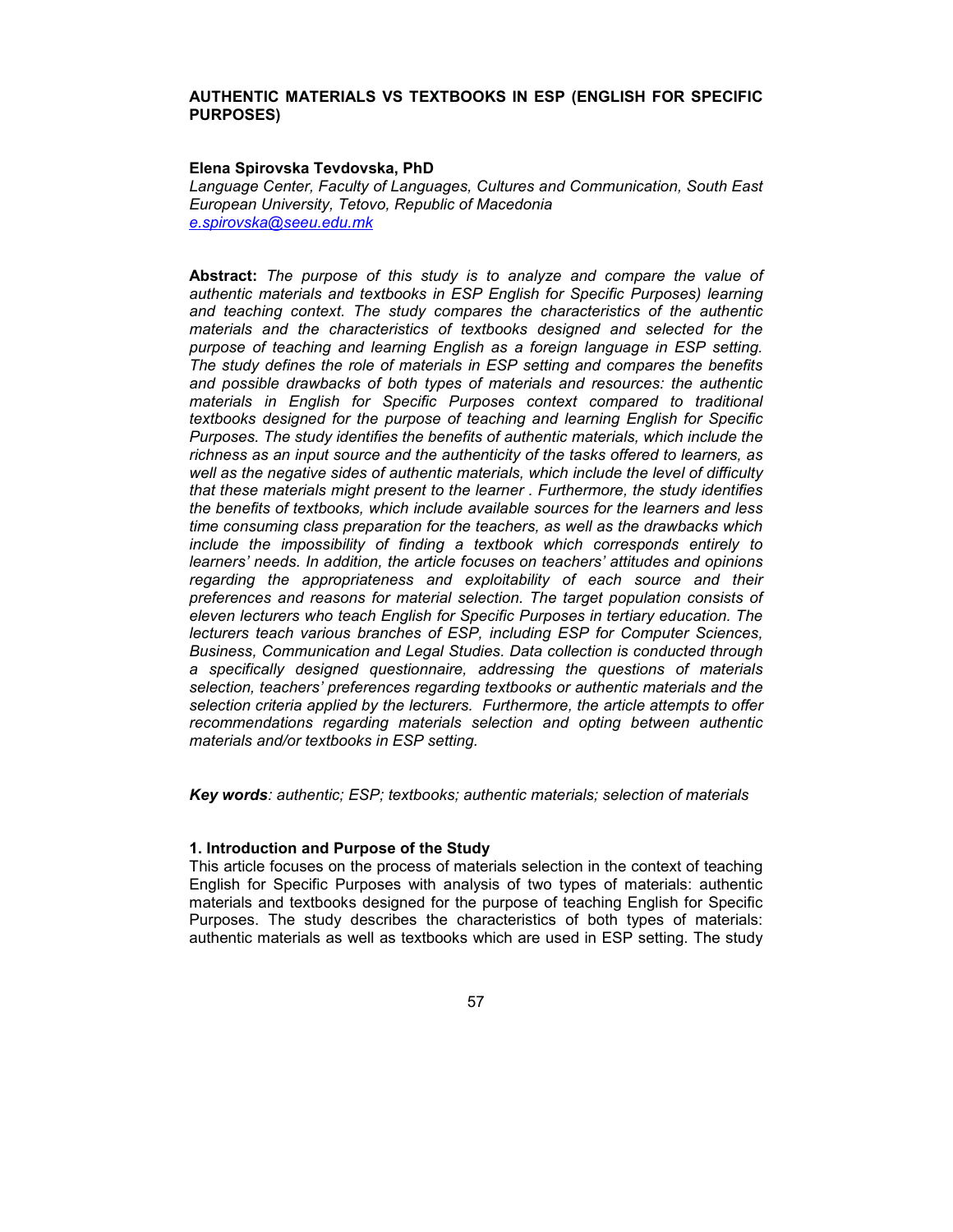attempts to differentiate the potential benefits and drawbacks of both types of materials in teaching English for Specific Purposes.

The study attempts to answer the following research questions:

- **What is the role of materials in ESP context?**
- What are the benefits and possible drawbacks of the authentic materials in ESP context?
- What are the benefits and possible drawbacks of textbooks designed for the purpose of teaching and learning English for Specific Purposes?

This study is conducted at South East European University (SEEU) in Republic of Macedonia and in the Language Center which is part of SEEU. The Language Center offers both general and ESP language courses to the entire students' population at SEEU. The ESP courses are offered during semester 3 and semester 4. The prerequisite for taking ESP courses is the intermediate level of proficiency (B1 according to the Common European Framework for Languages). The ESP courses offered are the following:

- **ESP for Business Administration**
- **ESP for Computer Science and Business Informatics**
- **ESP for Legal Studies**
- **ESP for Public Administration and Political Sciences**
- **ESP for Communication**

In this context, the process of preparing, supplying and adapting materials for the offered ESP courses was never an easy task. The dilemma between using commercial textbooks available on the market or authentic materials or academic texts from the content field of studies was always present and influenced the decision regarding teaching engagements and accepting or refusing these courses.

The role of materials in ESP teaching and learning is significant. Dudley-Evans and St. John (1998:170-171) state the following reasons for using materials in ESP context:

- As a source of language
- As a learning support
- **For motivation and stimulation**
- **For reference**

## **1.1. Materials as a source of language**

In teaching contexts where exposure to English is not constant and English is taught as a foreign language, the materials may be among the rare sources of English available to students. Although these contexts are rare presently, due to the exposure to English via social networks, media and communication, there are still cases where the ESP classroom is a primary source of language. In these cases, materials serve the purpose to enhance the exposure to target language.

## **1.2. Materials as learning support**

Dudley-Evans and St. John (1998: 171) state the following:" As a learning support, materials need to be reliable, that is to work, to be consistent and to have some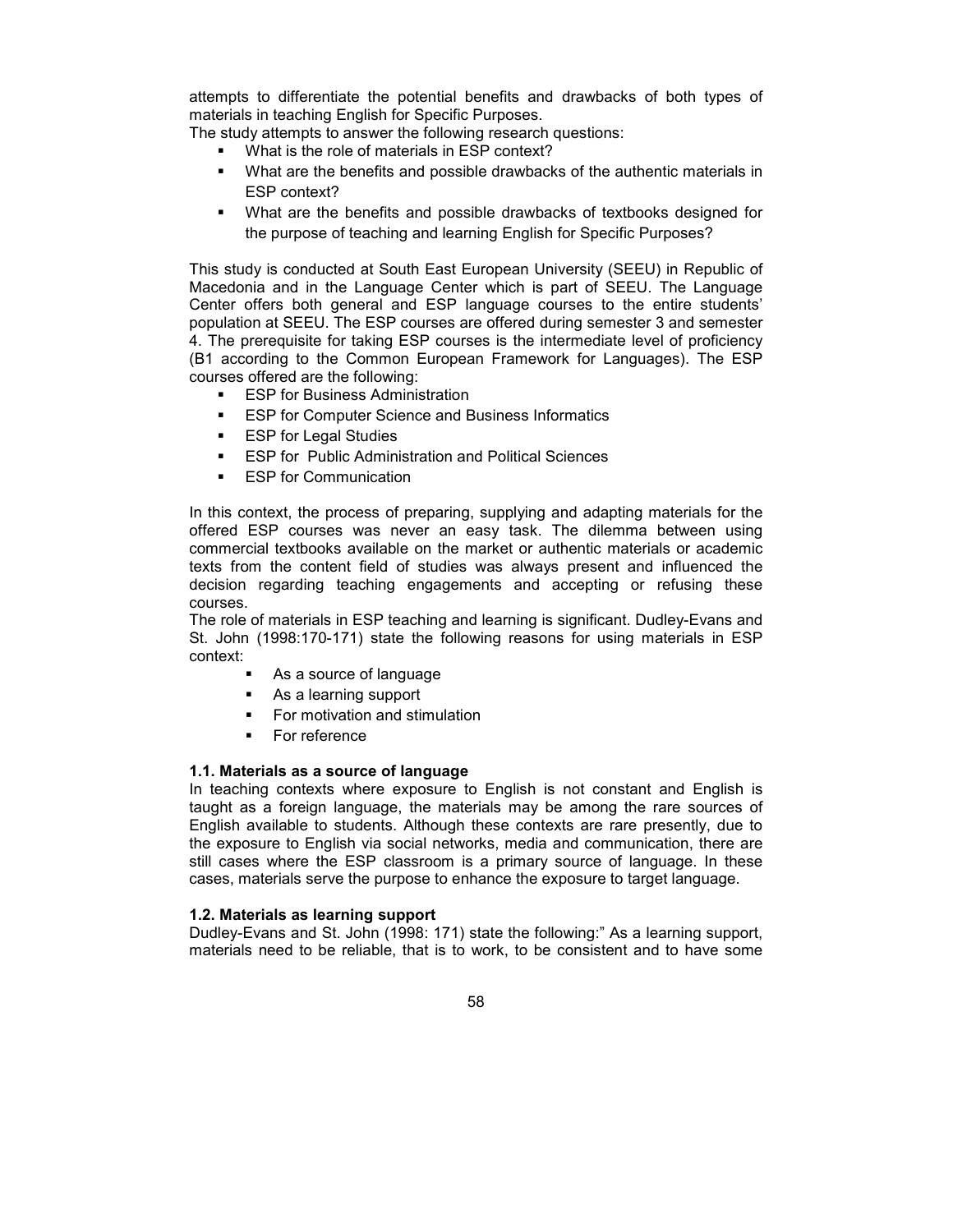recognizable pattern". However, they argue against using a fixed format of materials. In addition, they emphasize the need of stimulation of cognitive processes and providing the learners with a sense of progression.

## **1.3. Materials for stimulation and motivation**

Dudley-Evans and St. John (1998:171 ) define this characteristic of materials in ESP in the following way: " To stimulate and motivate, materials need to be challenging yet achievable; to offer new ideas and information whilst being grounded in the learners' experience and knowledge; to encourage fun and creativity." In addition, materials have to offer something new for the learner, to take into consideration the needs of the language learners and to connect to the learners' reality.

## **1.4. Materials for reference**

In order to serve the purpose of self-study or reference, materials need to be organized, complete and very clear. The explanations, variety of relevant examples and practice activities need to be present, in addition to answer keys. Materials for reference need to be clearly organized and easy to use and find necessary information.

It can be concluded that the role of materials in ESP is significant and the choice of materials has an impact on the overall success in language learning in ESP context.

# **2. Authentic Materials and Textbooks in ESP (English for Specific Purposes) Setting**

One of the most important choices when it comes to ESP (English for Specific Purposes ) course design is the process of material selection.ESP practitioners often face a dilemma: choosing a textbook designed for a specific branch of ESP ( Computer Sciences, Business, Legal Studies or other branch of ESP) , choosing authentic materials related to the field of study, including different documents or forms, texts related to the area of study ; or choosing a blend of different types of materials, authentic materials included. The question is: what is the best choice in ESP context? Can we rely on a single textbook or our ability, as ESP practitioners, to choose relevant authentic materials? What would correspond better to students' needs and the teaching context?

## **2.1. Authentic materials in ESP: benefits and drawbacks**

Prior to analysis of potential benefits and drawbacks of authentic materials, it is important to define the notion of authentic and authentic materials. Gilmore (2007) provides eight meanings of the notion authentic. According to Gilmore (2007), authenticity relates to:

- The language produced and used by native speakers in a language community
- The language produced by a real speaker or writer for a real audience and for the purpose of delivering a real message
- **The qualities given to the text/ message by the listener or reader**
- The interaction between student and teachers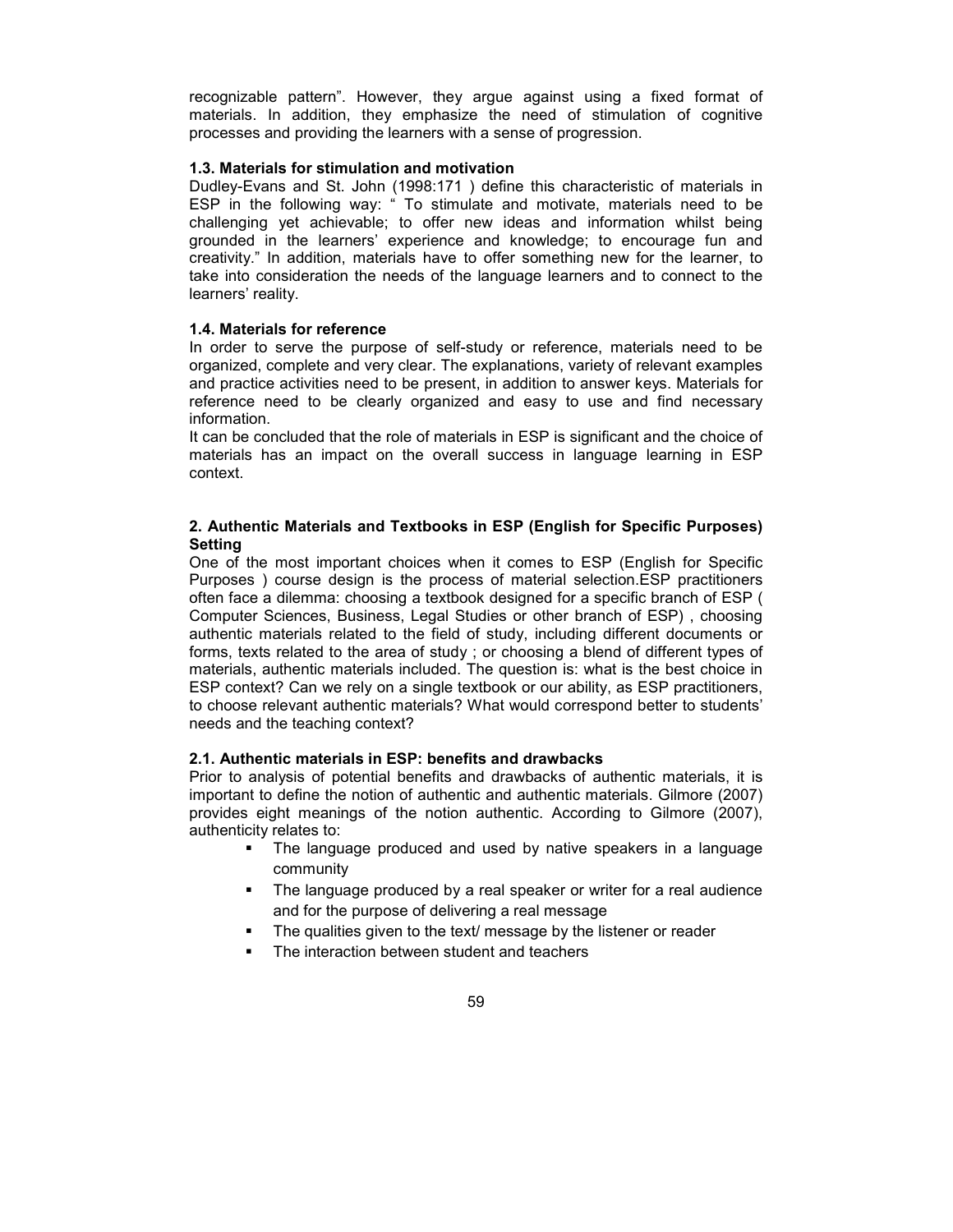- **The tasks given**
- **The assessment**
- The culture and the ability to adapt to target language group
- The social situation in the classroom

Therefore, it can be concluded that the concept of authenticity depends on a combination of several factors, including the message, the text, the circumstances and the purpose of communication.

Gilmore (2007) discusses the discrepancy between authentic language and textbook language and provides arguments in favor of using authentic materials. Regarding the implications for materials design, Gilmore (2007:103) states the following: " Authentic materials, particularly audiovisual ones, offer a much richer source of input for learners and have the potential to be exploited in different ways and on different levels to develop learners' communicative competence. Unlike authentic materials, the traditional source of materials found in textbooks are described as follows: "The contrived materials of traditional textbooks have often presented learners with a meager and frequently distorted sample of the target language to work with and have failed to meet many of their communicative needs ( Schiffrin, 1996 in Gilmore, 2007). Thus, the arguments in favor of using authentic materials are the richness of the materials as a source, the possibilities of developing learner's communicative competence, the opportunities to put target language in context and the myriad of activities and tasks that can be used in a specific language learning context.

One of the characteristic features of ESP (English for Specific Purposes) setting is the necessity to use authentic materials in teaching the target language and establishing two types of authentic interaction. Learner authenticity, defined by Lee (1995) is the interaction between the language learner and the context in which the language is being used. Classroom authenticity, defined by MacDonald et al. (2006) is authenticity created in the context of language learning classroom and by creating meaningful learning contexts in which the participants can discuss, share their opinions and engage in socially motivated and meaningful activities. Therefore, the purpose of ESP leaning materials is to create opportunities for meaningful interaction and an appropriate and motivating context. For that reason, authentic texts and other documents or materials can be used. They expose the learners to a meaningful context, provide the authentic and needed vocabulary and establish a link with the content area of study. They can include authentic texts from the content area of study, journal articles and texts and visual materials, forms and documents, instructions and other types of materials.

Although authentic materials provide a rich source of learning opportunities for ESP teachers and language learning and teaching situations, it needs to be emphasized that there are potential drawbacks. Probably the most notable drawback is that the majority of authentic materials were not designed for the purpose of language learning. As a result, these materials can be either too difficult or too easy for a group of language learners.

Using authentic materials can also require a large amount of preparation on behalf of the ESP instructor, which includes searching for relevant and appropriate materials, selecting the vocabulary or grammar items to be taught, adapting the materials to serve the teaching goals and objectives, adapting the materials in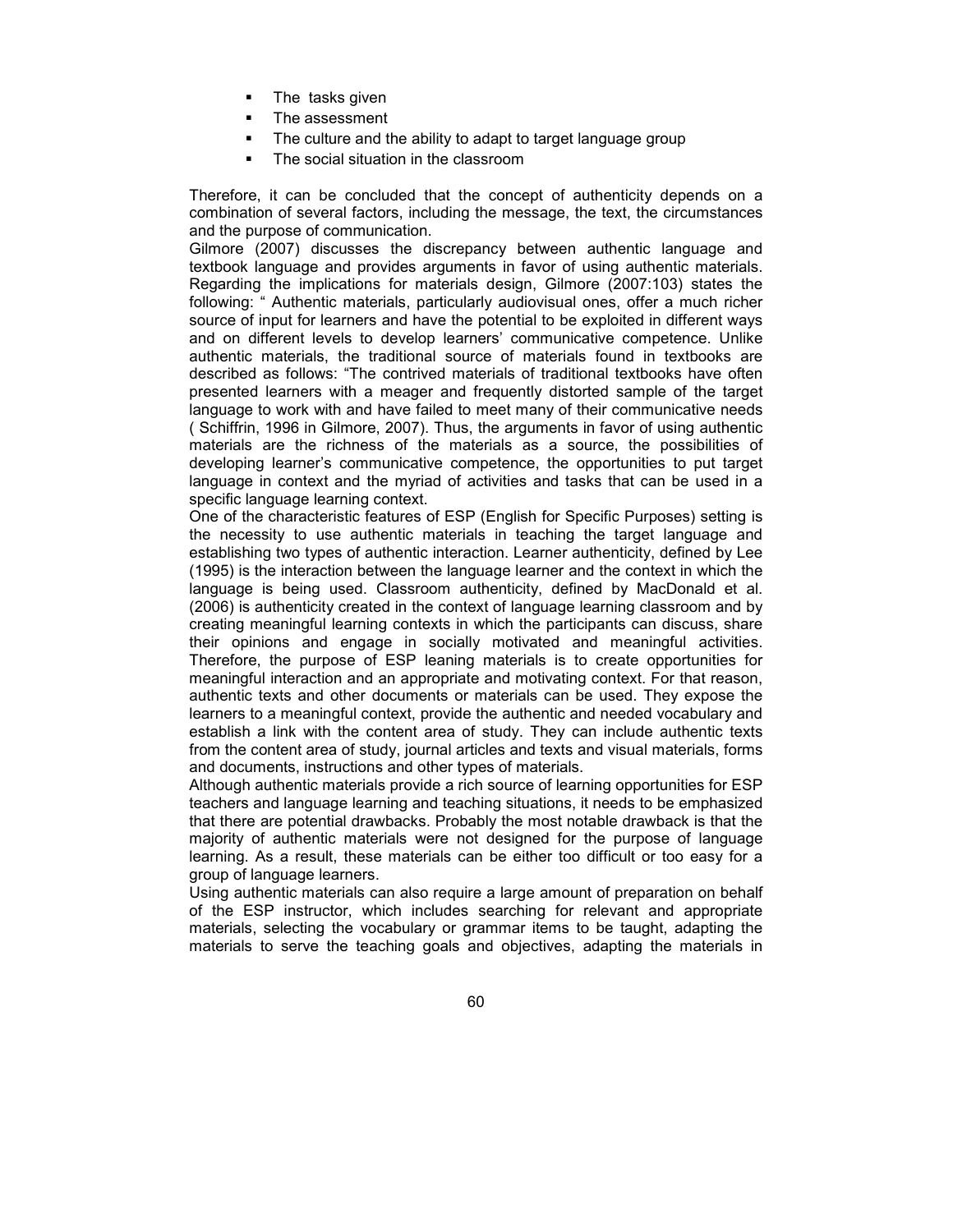terms of language difficulty and adapting the materials in order to fit them in the frame of a class time. Thus using authentic materials requires significant experience and knowledge on behalf of the ESP practitioner. The above mentioned reasons sometimes raise the issue of practicality of using authentic materials in a typical ESP or general language teaching and learning context.

## **2.2. Textbooks in ESP: benefits and drawbacks**

There are several arguments in favor of and against necessity of textbooks in ESP learning and teaching context. In order to offer an answer to this question, a more general analysis of the potential benefits and drawbacks of textbooks in language teaching and learning is needed. Hutchinson and Torres (1994) argue that textbooks provide structure which can act as a safe base from which the learners can successfully develop autonomy. They also define the interaction between the teacher, materials, and learners in the following way:

This interaction has to be managed in order to provide the structure and predictability that are necessary to make the event socially tolerable to the participants, to enable learners and teachers to know where the lesson fits into the general pattern of things, to save teachers and learners work, and to give legitimate external parties access to, and possibly influence upon, what takes place in the classroom. The very fact that a lesson is a dynamic interaction, therefore, leads not to a need for maximum freedom, but to a need for a predictable and visible structure both within the lesson and across lessons. The textbook, we suggest, is the best means of providing this structure.

(Hutchinson & Torres 1994:321)

The arguments provided by Ansary & Babaii (2002) in favor of using textbooks in foreign language learning and teaching are the following:

- A textbook provides a purpose for learners and they take their learning seriously.
- A textbook can serve as a syllabus
- A textbook provides already prepared texts and tasks

A textbook provides support and guidance for inexperienced teachers. Jordan (1997:127) emphasizes the subjective element when selecting a textbook:

What attracts us to a book in the first place? In practice, it might be for a number or combination of reasons: an attractive, well designed cover; the persuasive publisher's blurb; a list of contents that seems to cover everything that we want; the level seems appropriate for the students, a clearly set out text, and practice material that appears to be user-friendly; informative teacher's notes and key; a colleague recommended it; the size is convenient, the price is right; it is available; and so on.

### Jordan (1997:127)

The arguments above, in favor of using textbooks in the context of language teaching and learning, can be also applicable in the context of learning and teaching ESP. An appropriate textbook in an ESP classroom, provides a readymade source of materials and activities, as well as a focus and purpose for language learners. Textbooks usually include appropriate and useful topics for discussion and relevant vocabulary from the content area of study, which includes Business, Information Technology, Legal Studies, etc.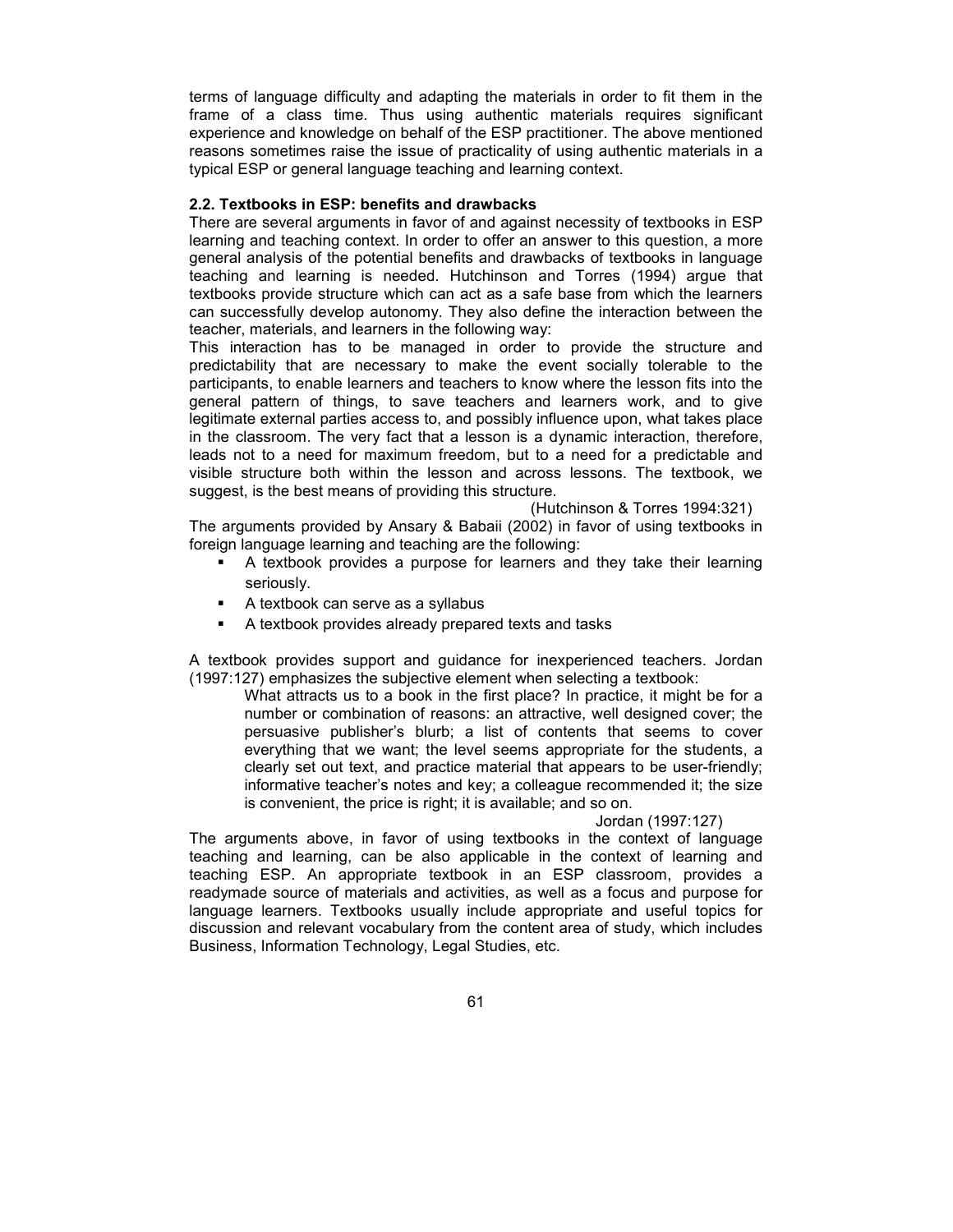Swales (1980) after analyzing the materials and textbooks in the context of ESP, recommends a combination of external sources (textbooks) and internal sources (within institution and locally produced, instead of focusing on ESP textbooks. The requirements for textbook use in ESP context, according to Swales (1980) are that the textbook should not be "hermetic", thus offering a chance to ESP practitioners to use other materials in combination with the textbook.

However, there are several arguments against using textbooks in the context of teaching and learning ESP. First of all, it is almost impossible to find a textbook which will correspond to learners' needs and their level of proficiency. The majority of the ESP groups are mixed ability groups, and it is almost impossible to find a textbook which will correspond ideally to students' level of language proficiency. In addition, the teachers tend to over rely on a textbook, thus disregarding their own creativity and unique approach to teaching. Some of the topics in the textbooks might not correspond to students' needs or even their reality. Very frequently, especially in ESP for Computer Sciences, the topics and the texts can be outdated and therefore cannot offer possibilities for further exploitation and learning.

## **3. Research Method, Target Population, Results and Discussion**

Having in mind the arguments related to materials selection in the context of ESP, this study focused on teachers' opinions and perceptions regarding the preferred materials used in ESP classroom. The research method included a questionnaire given to 11 teachers who teach various ESP courses offered by the Language Center at SEEU. The teachers are between 35-50 years of age. Their teaching experience varies from 11 to 15 years of teaching at tertiary level and approximately the same number of years of teaching English for Specific Purposes. The questionnaire consisted of the following questions:

- Do you consider materials and the process of materials selection to be important in ESP?
- Do you use a textbook in your ESP classes? If yes, what are the benefits? If no, what are the reasons?
- When choosing a textbook for your ESP classes, what are your selection criteria?
- Do you use authentic materials in your ESP classes? If yes, what are the benefits? If no, what are the reasons?
- **•** When choosing authentic materials/ authentic academic texts for your ESP classes, what are your selection criteria?
- Do you use a combination of materials in your ESP classes? If yes, what do you combine? If no, what are the reasons?
- What is the most notable obstacle when compiling teaching materials for ESP?

In total, 11 ESP teachers responded to the questions of the questionnaire. The responses were obtained from both male and female teachers, who teach ESP for Legal Studies and Public Administration, ESP for Business Administration and ESP for Computer Sciences and Business Informatics. Their responses reflect their perceptions and preferences in terms of materials selection for their ESP courses.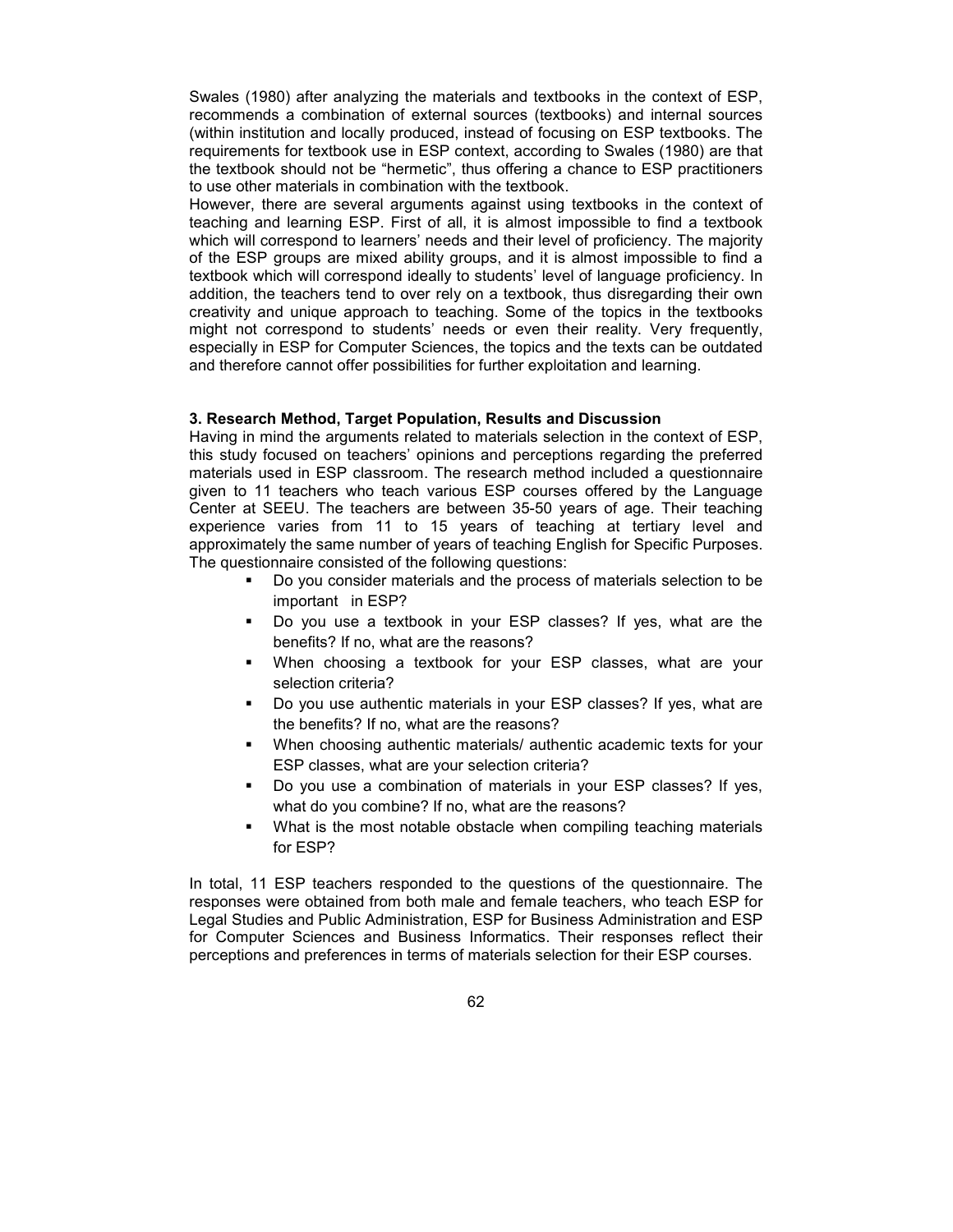The majority of the ESP teachers believe that the process of selecting materials is very important in ESP teaching. Some of their answers reflect this opinion.

- *I strongly believe that this process is important. Without appropriate materials, you do not have a successful ESP class.*
- *For me , materials are the most important aspect of an ESP course*

As far as using textbooks in their ESP classes is concerned, teachers' answers reflect the following situation: ESP teachers prefer the idea of using a textbook in their ESP classes. However, sometimes they are not able to find a textbook which corresponds to the teaching and learning context and their students' needs. In addition, one ESP teacher added the explanation that ESP textbooks are occasionally outdated and therefore sometimes inappropriate to use in the context of ESP for Computer Sciences and Business Informatics. Some of their replies included the following:

- *I use a textbook in my ESP for Business Administration class. I find it very relevant, well organized and helpful. I do not feel as if I have to spend too much time to prepare and it is very practical.*
- *I do not use a specific textbook, simply because I could not find one for the ESP course that I teach. There aren't too many textbooks Public Administration and Political Sciences Studies. I use of combination of materials.*
- *I use a textbook for my ESP for CS class. The topics are great but I cannot limit the materials to this textbook only.*

Teachers' responses to the next question reveal that the most relevant criteria for selecting the textbook are suitability in terms of language proficiency and corresponding to their students needs. Several teachers also included textbook availability and affordability. Of course, choosing a textbook which is not available on the market or too expensive is impractical and probably inefficient choice of a material.

- *Textbooks cannot be too expensive and the students should be able to buy them either on campus or in local stores.*
- *Textbooks should not be too easy or too difficult.*
- *The topics have to be relevant.*

As far as authentic materials are concerned, most teachers were aware of the benefits of these materials. Qualities such as challenging in a positive way, motivating and relevant were included in the explanations. Among the selection criteria for authentic materials, relevance and appropriateness in terms of language and corresponding to students needs were mentioned. Visual authentic materials as well as written materials were used. Videos and footages including TED talks and public speeches, courtroom recording and news footages were included in the responses. Among written materials, different forms and templates, written materials related to the legislative, official gazettes and written reports were mentioned. The majority of teachers reported that they were very well received by the students. However, most of them stated that adapting authentic materials in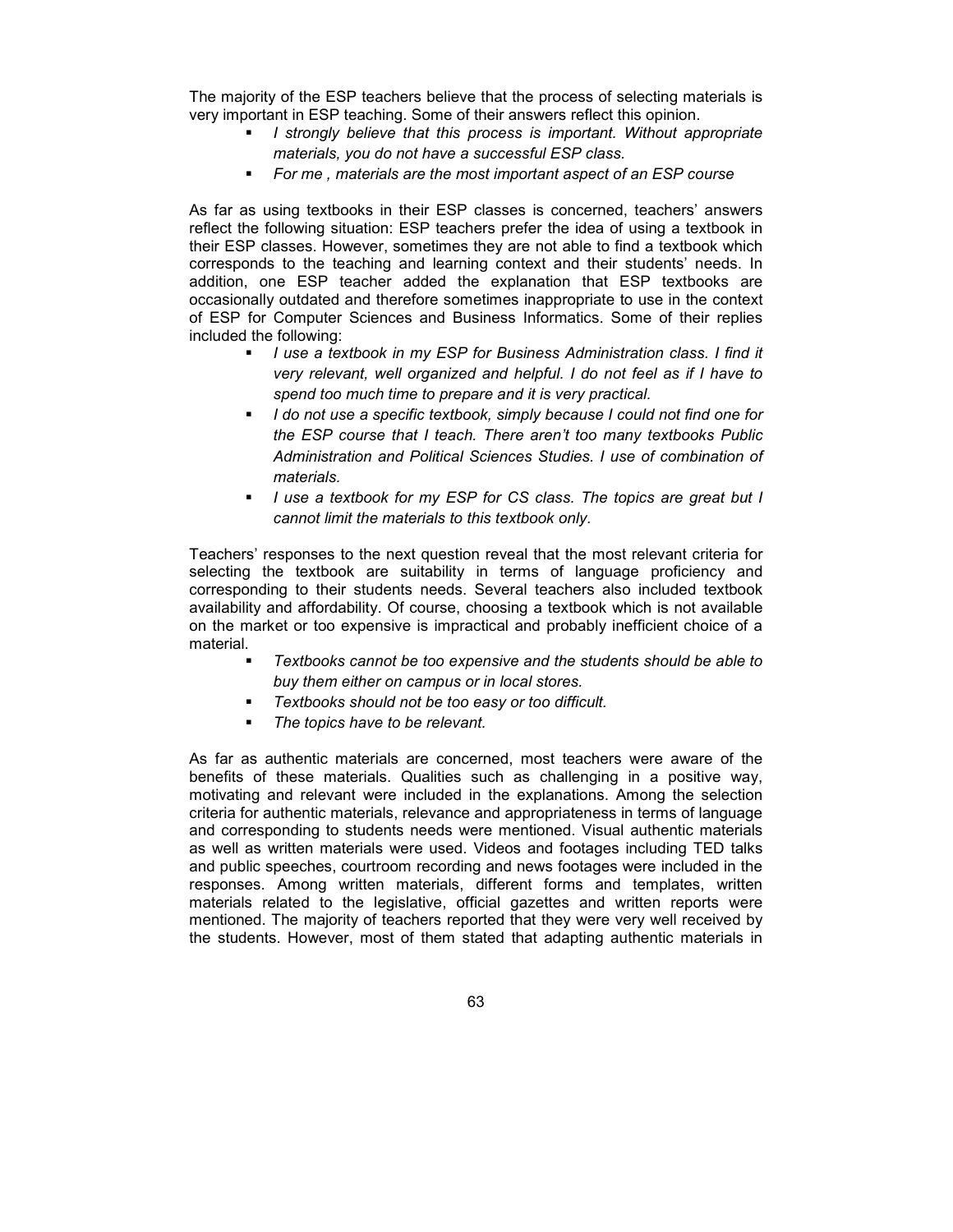order to be used to correspond to a specific learning objective is time consuming and very difficult and occasionally not successful.

The question about using a combination of materials was answered positively by all participants. All of the responses indicated that a combination of materials in used in their ESP courses. The responses reflected that the majority of the teachers use either a textbook or a course reader with a compilation of different texts, accompanied with grammar and vocabulary items. Additional handouts, supplementary materials authentic visual and written materials are used in addition to the textbooks or course readers. However, none of the ESP teachers relied primarily or entirely on authentic materials. Authentic materials were used only as supplementary materials.

The last question was focused on the possible obstacles or difficulties when obtaining course materials for ESP classes. Some of the answers listed the following difficulties:

- *Some of the textbooks are not appropriate in terms of language or topics.*
- *Some of the textbooks are too expensive.*
- *Some of the authentic materials are not appropriate in terms of clarity or quality (for instance the quality of visual materials and recordings).*
- *Some of the materials focus on one language skill only.*
- *Sometimes, authentic materials have to be translated or adapted, which is too time consuming.*

From the answers above, it is clear that the process and criteria for materials selection in the context of teaching and learning English for Specific Purposes is not simple and straightforward. A variety of different factors have to be taken into consideration in order to respond to students' needs and learning objectives.

## **4. Conclusions and Recommendations**

From the literature review and ESP teacher's responses in this study, it can be concluded that teachers consider materials and the choice of materials in the field of ESP as crucial. If a textbook is chosen for a specific ESP group, several criteria have to be taken into consideration. The textbook selected needs to correspond the teaching context and learning objectives. It should be appropriate in terms of language. The textbook needs to be affordable and easily accessible for the learners and teachers alike.

Authentic materials used in ESP courses should be relevant and suitable. In addition, the materials used in ESP context would ideally to deal with the four language skills: listening, speaking, reading and writing. The process of selection of authentic materials should take into account students needs as well as potential difficulties that a certain group of students or individual students might encounter when dealing with specific tasks. These materials need to be adapted and used according to the needs of the specific study group. Finally, in ESP teaching and learning context, it is important to remember that experts from the content area of study or specific field, as well as learners themselves have a significant input when materials and textbooks are selected for an ESP course. Therefore, both students and the teacher can be considered as a relevant source of material.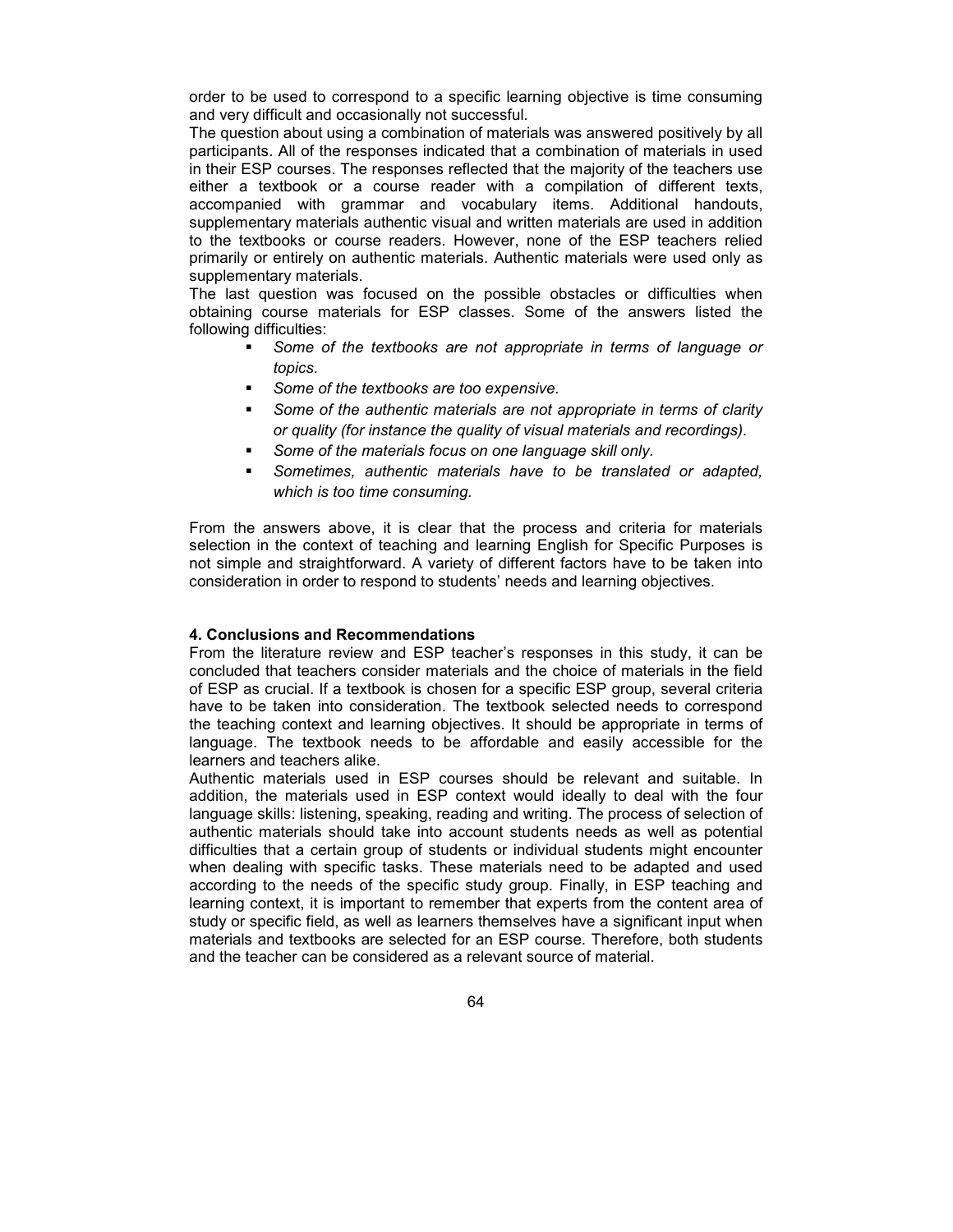In conclusion, it needs to be emphasized that as a perfect textbook or language learning material is non-existing in both general and ESP teaching context. As a result, the selection of materials is an ongoing process during which the materials need to be constantly renewed, upgraded, and adapted.

### **References**

Ansary, H., & Babaii, E (2002) "Universal characteristics of EFL/ESL textbook: A step towards systematic textbook evaluation". *The Internet TESL Journal, Vol. 8, No.2 ,* pp1-8.

Dudley-Evans, T. and St John, M. (1998) *Developments in English for specific purposes: A multi-disciplinary approach.* Cambridge: Cambridge University Press

Gilmore, A. (2007) "Authentic materials and authenticity in foreign language learning". *Language Teaching*, Vol. 40(02), pp 97-118. Doi: 10.1017/S0261444807004144

Hutchinson, T. and Torres, E. (1994) The Textbook as Agent of Change, *ELTJournal, Vol. 48, No.4, pp 315–328.*

Jordan, R. (1997) *English for Academic Purposes: A guide and resource book for* 

*teachers*. Cambridge: Cambridge University Press.

Lee W. (1995) "Authenticity revisited: Text authenticity and learner authenticity". *ELT Journal*, Vol. 49, No.4, pp. 323-328.

MacDonald M.N., Badger R., Dasli M. (2006) "Authenticity, culture and language learning". *Language and Intercultural Communication, Vol. 6* (3/4), pp 250 –261.

Swales, J. (1980) "ESP - The textbook problem". *English for Specific Purposes (ESPJ), Vol.1*, pp 11-23.